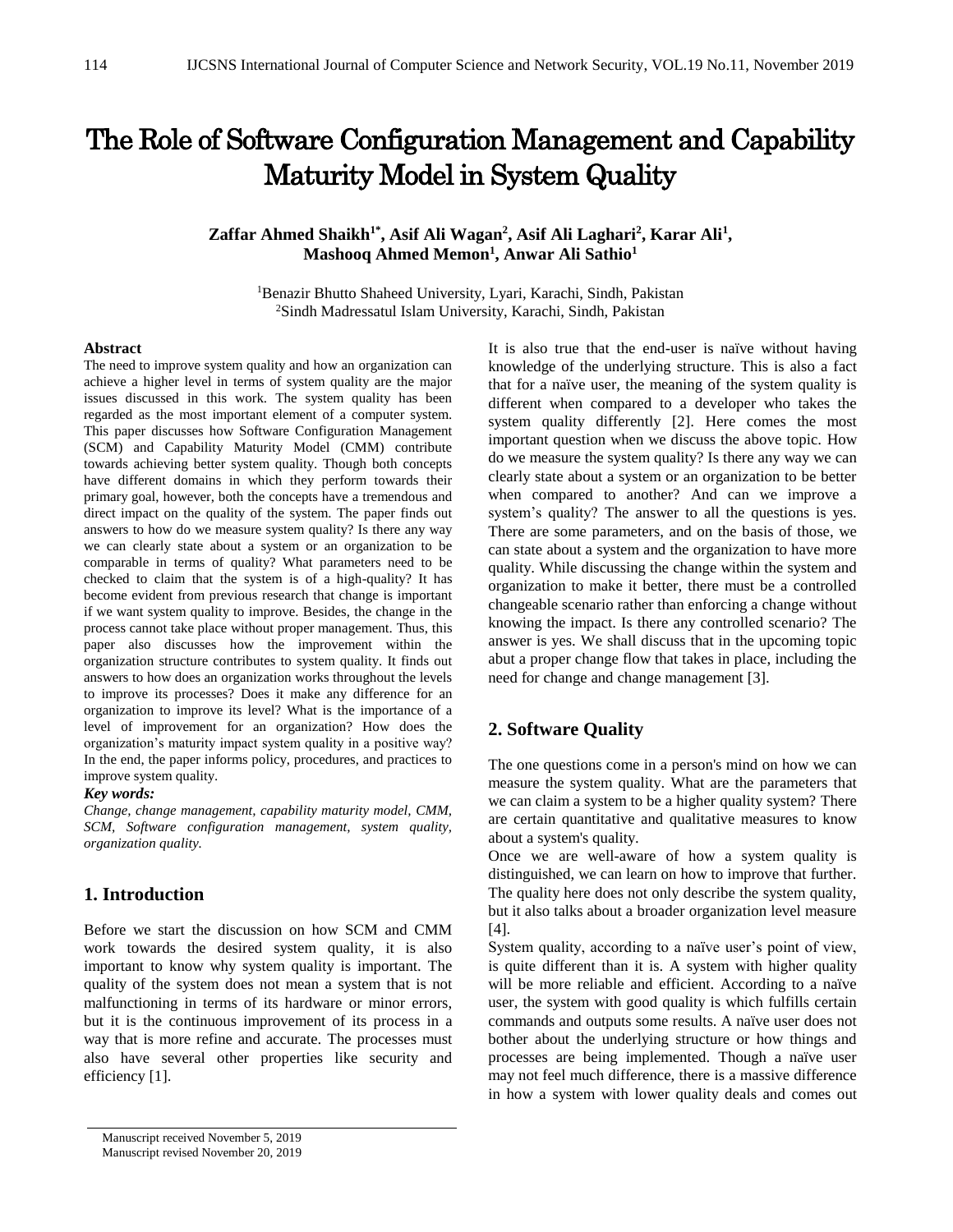with the final, conclusive result when compared to the system with the higher quality [5].

When the system is configured, and all the models are enforced with an intention to improve the system quality, it certainly does so. As shown in Fig. 1, as a system with higher quality will be more efficient, and the processes will be more refined. That is the only thing we want to have from an efficient system.

When we mention efficiency, we are referring to the speed of the system, the memory it consumes, and throughput. The efficiency is the only measure that a naïve user can talk about, and still, he may ignore the sub-parameters. The configuration management and the changes that we make in the system helps in increasing the quality measures like usability. They help in making the system usable, and it is an important measure of software quality.



Fig. 1 The Different Measures of Software Quality.

# **3. The Change**

What if we have designed a system fulfilling our requirements? Do we need to improve it? Can we make it much better? Can the improvement impact one element of the system negatively?

The system and all associated elements must synchronize in a way that the system adopts the changing without crashing. It must work under heavy load without crashing. The change must be easily implemental. The quality of the system is not the improvement of only one aspect of the measures which are necessary and ignoring any other at all. Yes, partial improvement is a choice, but the overall system has to be an improved system. It handles all complex calculations and works under all situations. The same goes for the organization. The organization keeps on improving in terms of the processes involved. The improvement of the processes within the organization results in an improved organization, which is said to be a higher-level organization in terms of quality. The quality is not something that stops improving. The organizations keep on improving their processes resulting in improved overall system quality [6].

The change must be easily adoptable within the organization. There is always a process for implementation of the processes to make it more refined.

Suppose the system has been developed and further a change is required in order to work better, the change will be implemented or not? Yes, the change will be implemented, but the topic does not end here. The change will be implemented, but there is proper management of change. The discussion is pointing to one change management system.

The quality provision does not just end by just making a system providing the solution to our problem. There is a little more than that. It must do it efficiently, fulfilling all other quality measures too. There are several other measures that it works with which are related to the organization. The in-depth view of such measures will be discussed later.

# **4. Software Configuration Management (SCM)**

Suppose, we are working with an efficient system which is working fine and fulfill all our needs. We, as a user, do not find any need to improve it. It has been working fine for many years without any improvement in system quality. Do we need to change it in terms of development? Do we need to improve the processes or the workflow? The answer is obviously yes.

There may be multiple reasons for a change and improvement in system quality other than making it just fast [7].

As shown in Fig. 2, SCM or Software Configuration Management is the process of change in the system for improvement of overall system quality. The difference can take place in the code as well as in the processes. The goal of SCM is to increase productivity with the implementation of systematically enforcing the entities throughout the SDLC (Software Development Life Cycle).



Fig. 2 The Process of SCM.

When we mention the systematic change, it means the change is not implemented right away directly on the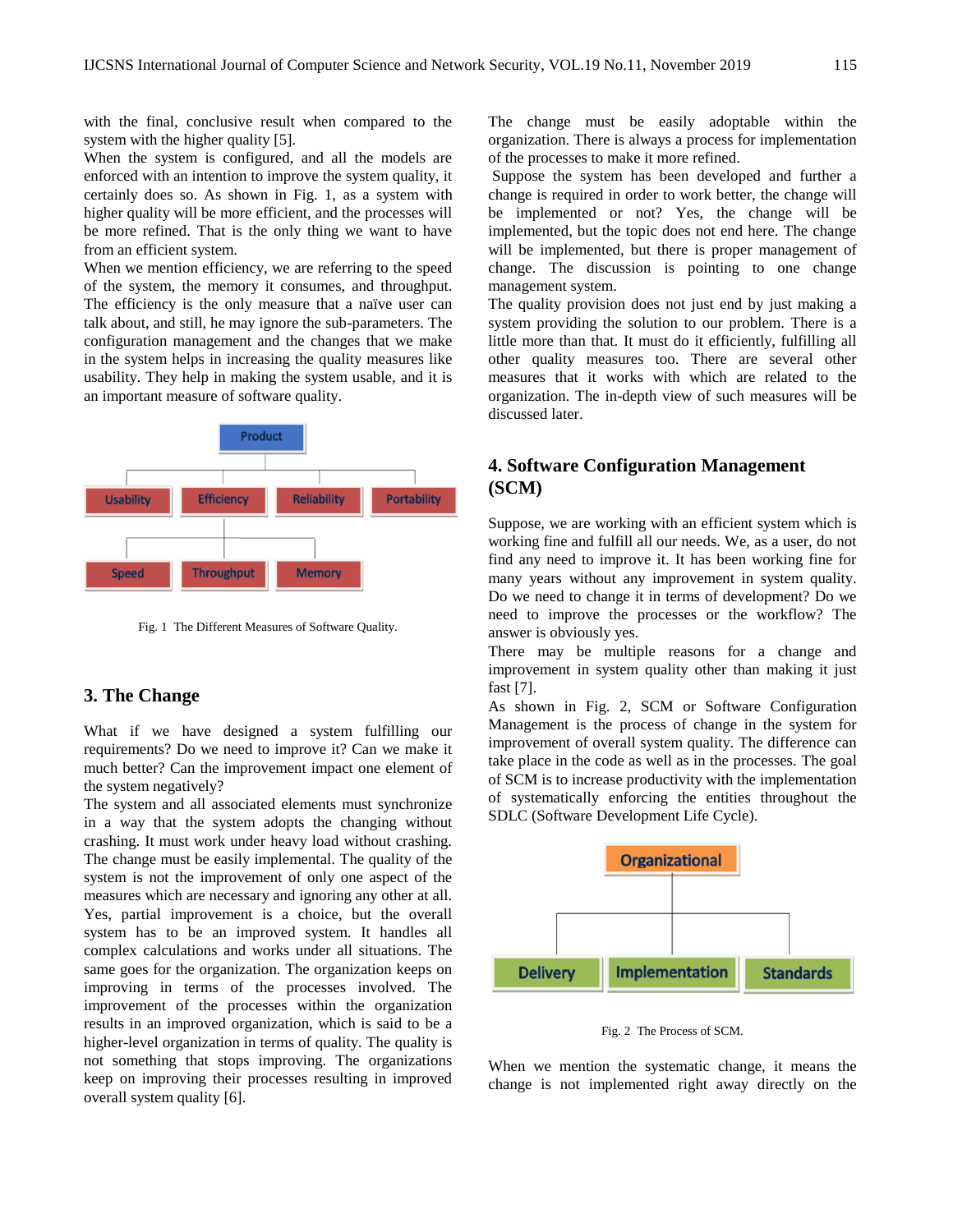elements or the modules. Once we have decided to make a change in the system, can we go and make the change? The answer is simply no. We are discussing the system, not the individual entity. There are several issues and the interconnectivity of various elements involved. There must be a refined process of approval, processing, and implementation [8].

Once decided, the baseline is established along with the track to implement that change finally. Though change is made in one module or process, there are some modules that will directly be affected by a change in any other module of the system. The best example that can be given here is documentation.

While implementing the change, there are several scenarios that are taken into consideration, and those require to be looked carefully before and after the implementation (Fig. 3).



Fig. 3 The Steps of Change Management.

It is clear that there are several issues when changes are made without recording a change. Here recording means the proper documentation of the change. The documentation states that the change has taken place, which will reduce the chance of any problem later on.

SCM is an umbrella activity, and this activity is not activated or applied to a specific phase. This is not an activity-specific for one stage. It is applied to all the stages involved in the process.

SCM is the configuration management, which includes the change of process and improvement in all modules in which the documentation recording is the one. Here one point comes in mind before discussing SCM in detail. The point is the need for SCM. The fact is the several various or modules work for the one system. We have to accommodate user requirements, policy, budget, or schedule. SCM, no doubt, contributes towards the control of the cost involved. But mainly it contributes towards the improved system quality [9].

# **5. SCM Tasks & Process**

Now when we have established a ground, let us mention tasks of the SCM process (Fig. 4).



Fig. 4 The Tasks of the SCM Process.

Hence, the SCM is a crucial activity available within all the domains of the SE. And it provides and avoids confusion that may be created with the unavailability of SCM. Primary purposes of SCM are;

Configuration Identification is important to have a clear idea about the overall system we are working with the scope of the system. Only then we can make a change after once we identify it. Here we use the object-oriented approach to identify the SCM repository. Each module has its features, name, and functionalities. Here, the name has its own parameters for identification.

The baseline is to facilitate the flow of the process. Here the flow means the configuration process to improve the quality of the system. The baseline is associated with functional and development. This is the important task of SCM [10].

There are several products and parts:

- $\bullet$  Specification Systems
- Requirements
- Specification Design
- Code
- Procedures & Data
- Operational System

Control of Change is an important task of SCM, which ensures quality and consistent behavior during the whole process. One change has been decided to improve the system quality, cannot be implemented as desired without the proper control because there are more than one module and entities involved during the change. The repository is where changes are committed. The ad-hoc environment for the change to take place is provided where the impact of the change is tested. This makes this task more important. The problem is the change, if any, is found and revert on the technical grounds.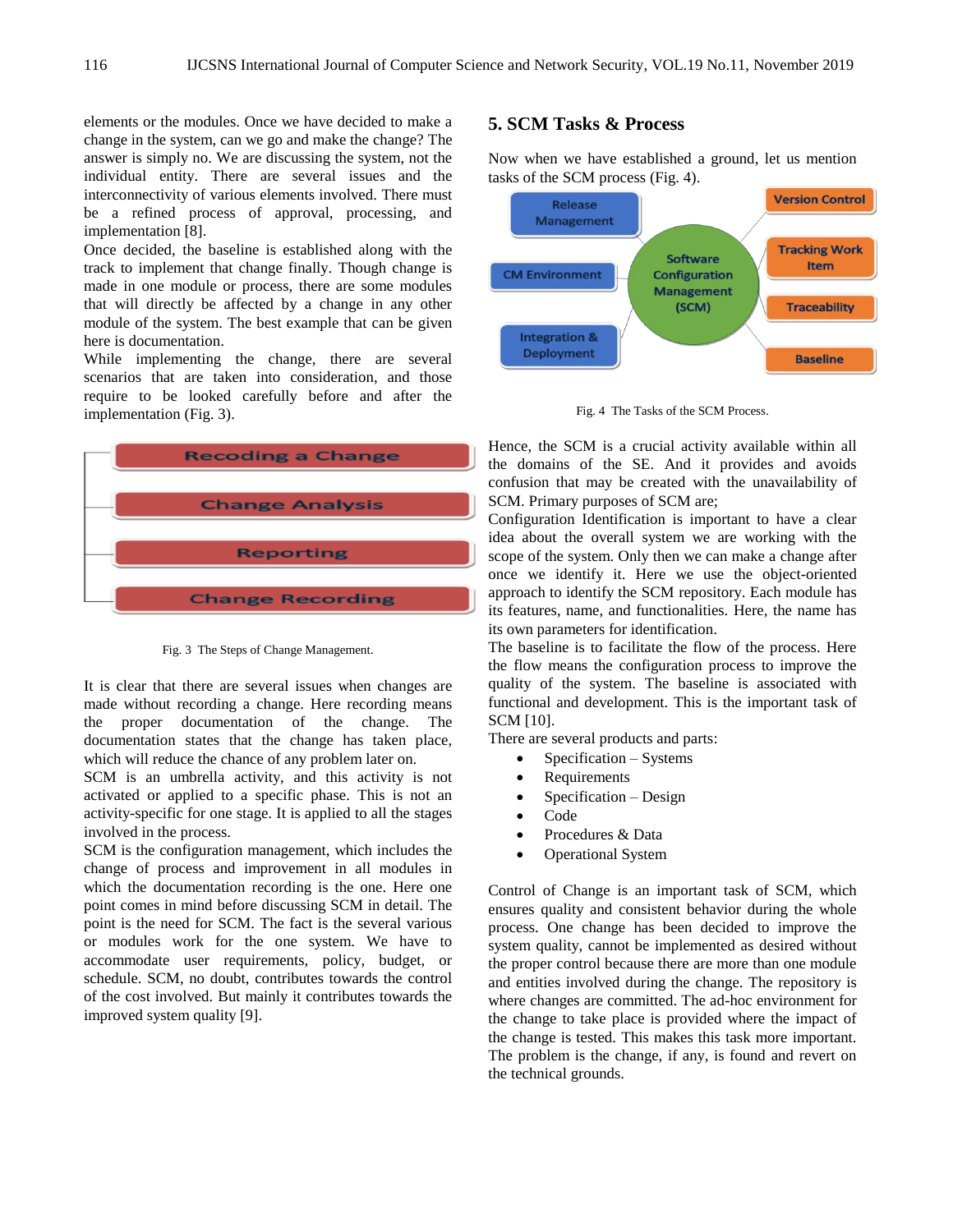In this process, configuration modules provision is made sure throughout the process, and the management of changes is ensured throughout the process.

Configuration Status is important when there must be some task of SCM, which should be related to keeping track of all the changes made during the process. It basically compares the tasks performed with the previously achieved goals that simply meant the comparison of baselines.

The complete record of all the changes since the system was in the previous state is arranged (Fig. 5).



Fig. 5 The Complete Record of the Changes.

Audit & Reviews task where it is ensured that everything is going as required. It is the task where it is made sure that everything is according to the needs of the baseline. Here it is ensured that the goals are being achieved along with the traceability which is intended.

SCM is the activity which is directly related to managing the control rather than just emphasizing of already built ideas. Here it must be understood that change is something which is necessary within the system built and there may be several reasons for that. The main reason may be that we wish to increase the quality of the system by just implementing a few rules for the system. But it must be understood that the change is a must and the main problem occurs when the changes have to be managed in an efficient way. Also, we have discussed what confusion the changes may create if not implemented properly [11].

We are discussing the role of SCM towards system quality. Why do we need to improve the system quality?

- Market & Business demands
- Customer Demands
- Business Change & Growth
- Budget constraints
- Schedule constraints

There may be market requirements. We, as an organization, need to compete with the market demand and fulfill the demand of the business. If the competitor or let's say the market has started using new technologies for refined workflow and the system quality has been improved, it becomes necessary for us to do the same. Another reason may be the demands of the customer. Though the confusion may be reduced during the documentation gathering phase and providing a rapid prototyping model to the customer still, the knowledgeable user still gets new requirements of something to be changed.

Business change and growth bring the attachments with new market measures in which the technology with HW & SW may be included. Also, the budget constraints may force us the change to implement, along with several schedule constraints. No matter what the reason is, the change control and management are necessary. While discussing all the change sources, it must also be understood that not all the changes that are required are justified. But it can be said that most of those are justified. A baseline is there to enforce a change within a system, which is justified.

#### **6. CMM: Another Approach**

Is SCM the only approach for refining the process to improve system quality? The answer is simply no. There are several methodologies used to enhance the system quality and a lot of ways an organization can improve its own quality, impacting directly towards the overall system. CMM or Capability Maturity Model was developed in 1987. This is a model by which the overall improvement of an organization is achieved. There must be some mechanism to identify the quality and process refinement of the organization. The system quality is achieved by an organization which keeps on improving itself by the refinement of the processes. CMM is actually a process to refine the processes of an organization, and this is quite clear that a continuous refine process leads towards better system quality. CMM is a standard within the organizations that keeps on improving its processes.

Now, questions arise on how an organization keeps on improving the processes? How and what processes are improved at which level? Is there anything to measure or identify whether the goal has been achieved or not?

Now it is necessary to mention here how CMM contributes towards the system quality. CMM is basically an organizational structure that contributes towards the improvement of itself. But undoubtedly, the improvement in the organizational structure specifically for process improvement has a direct impact on the system quality.

How does an organization work throughout the levels to improve its processes? Does it make any difference for an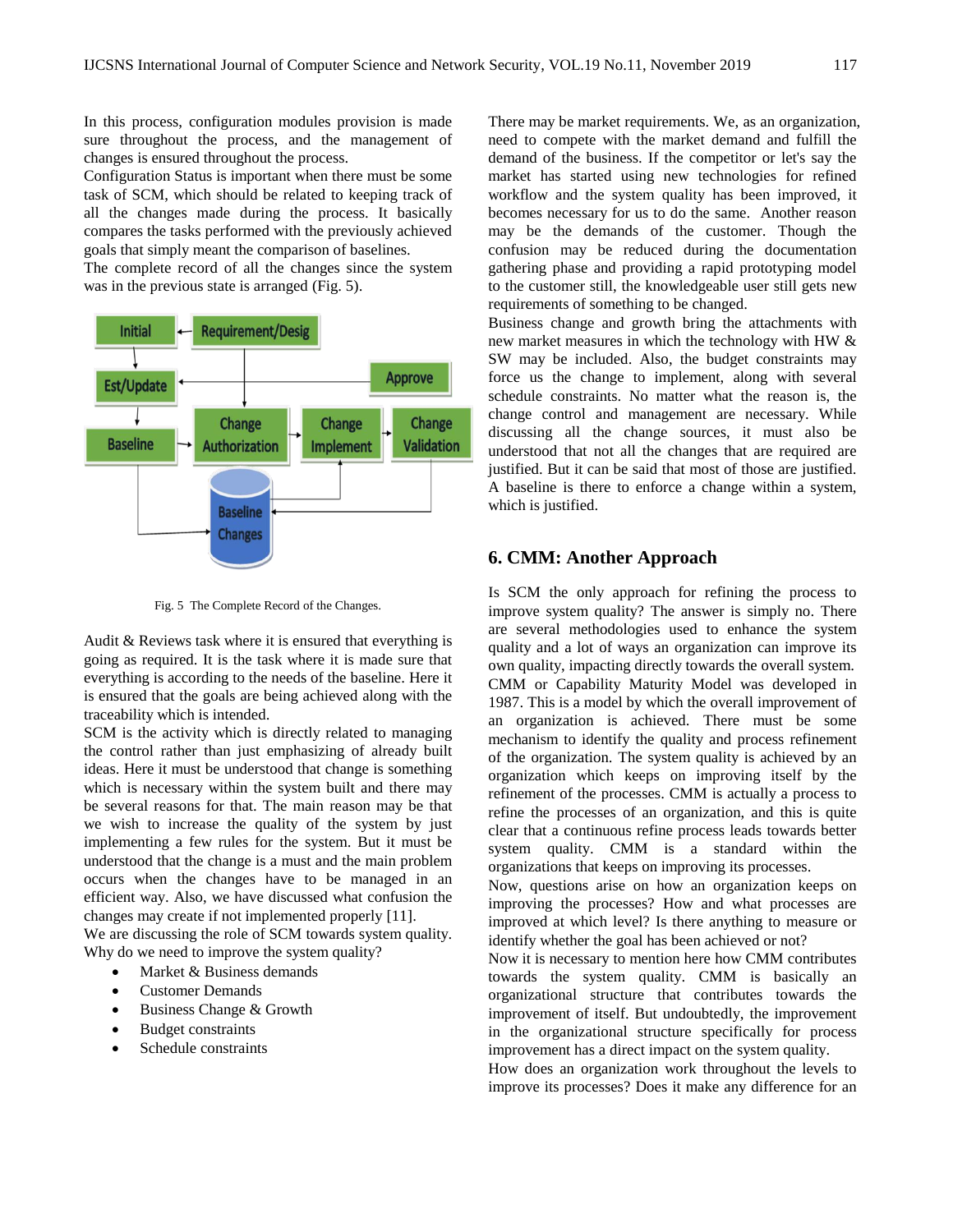organization to improve its level? What is the importance of a level of improvement for an organization? How does the organization's maturity impact software quality in a positive way? To have the answers to all these questions, we shall have to understand the levels of CMM.

# **7. CMM For Quality Improvement**

Let us discuss the levels of CMM, and it will make us understand in a better way how it contributes towards system quality.



Fig. 6 CMM Levels.

## **A. Initial**

The organization is on the initial level. It simply means the processes are not refined. At this stage, the organization has ad-hoc level processes.

On the initial level, the organization manages things on an individual level rather than having those on a combined, broader level. This makes the work environment narrow for the whole workflow/ project. There is no concept of measuring the progress of the organization, and no track of progress or the problems is kept. If there is no track of any progress, there can never be any improvement.

There is no management of scheduling the project, along with the absence of budget management. The organization has no control over any such thing. Usually, there is no real schedule. Hence there is a huge gap in terms of decided schedule and budgeting. The organization fails to meet quality targets.

Now consider the scenario an organization is competing with its competitors. There will be no competition unless the organization improves its processes and system quality.

# **B. Managed**

An organization improves itself for better system quality and reaches a higher level. The requirements are quite managed at this level. There are estimates which are quite close to reality. Also, the organization works hard towards the schedule set. There are proper standards of software which are defined. The organization improves the organizational structure with the proper documentation.

Processes at this stage are planned in a better way. There may be not too much control over cost and budgeting, but still, the organization tries to manage those as well. At this stage, the organization may have a lot of paperwork going on. But this is a better stage as compared to the previous level, where everything was on a basic level, and processes were not managed.

# **C. Defined**

Later the organization makes the processes more refine and contribute towards a better system quality. At this stage, the organization clearly understands and documents customer requirements. At this stage, the organization tries to make sure that deadlines are met, and everything goes right as the user requirements.

Organizations at this stage try to remove several problems it faced before at early levels. The processes are more managed, and the tasks are well-documented. The organization takes the process and system quality very seriously and works on it as well. There is not only coding going on in the coding phase. The focus is on the proper structure, which is properly managed. The whole organization makes the combine effort to achieve the goal of system quality.

# **D. Quantitatively Managed**

At this stage, everything ignored earlier with respect to quality is also considered. The organization understands how to work on sub-processes and works for those subprocesses. The organization implements the practices and optimizes the best practices, which may contribute towards a better organizational structure hence resulting in improved system quality. At this stage, the process improvement is quite understandable for the organization, and it clearly knows how and what is making the difference within the organization for better system quality.

# **E. Optimizing**

For an organization to be on this level simply means that the organization has a better understanding of the analysis of the problem. At this stage, it becomes easy for an organization to resolve such problems. There is continuous improvement within the organization, and the processes at this stage are at the highest level of refinement.

At this stage, the organization is capable of detecting errors at an early stage, which always saves time and cost. All those are resolved at the early stage before they are embedded in the system.